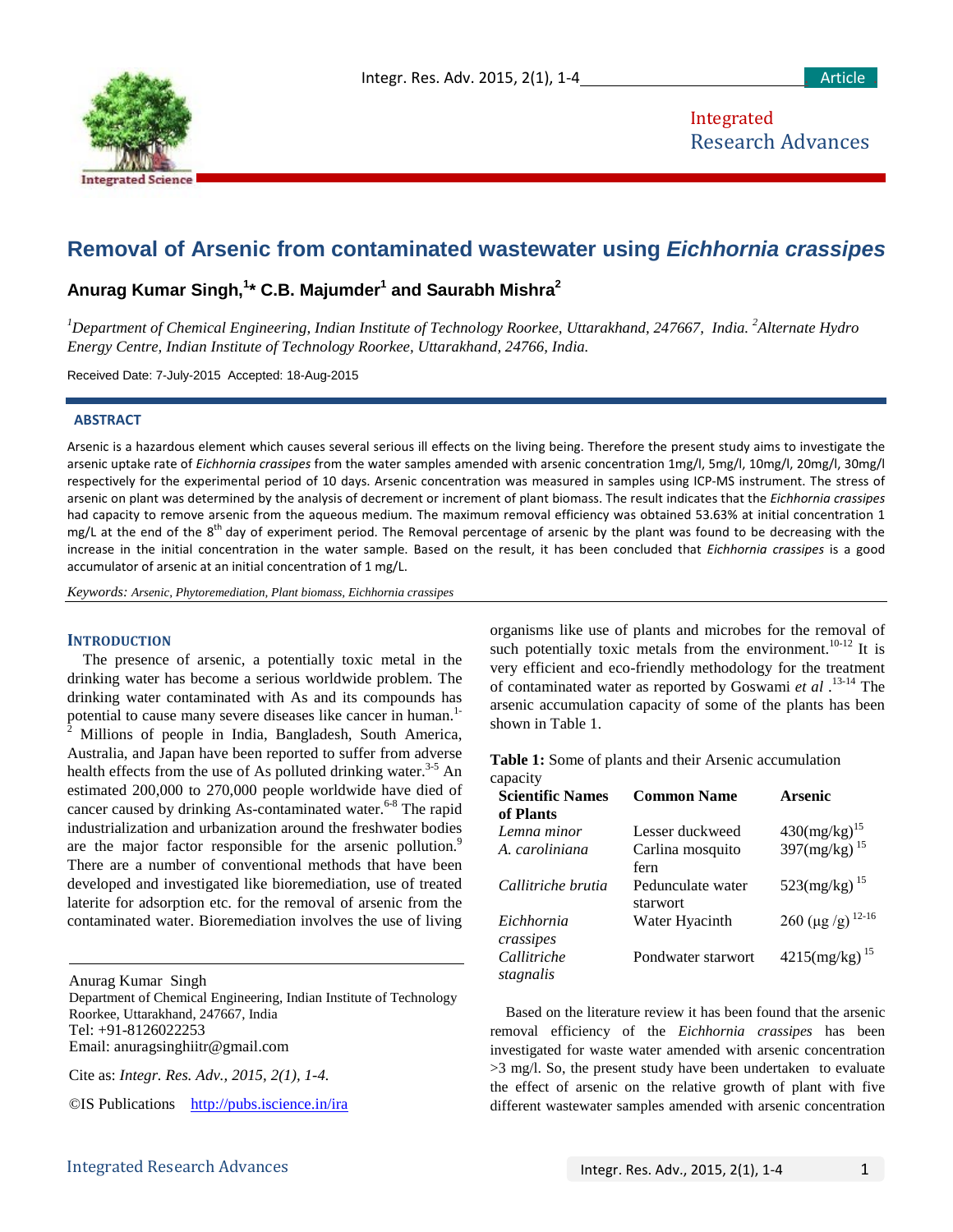1 mg/L, 5 mg/L, 10 mg/L, 20 mg/L, 30 mg/L concentration respectively and also to investigate the uptake rate of arsenic in the whole plant biomass.



**Figure 1.** Laboratory cultivation of Water hayacinth

## **MATERIALS AND METHODS**

#### **[A] Hydroponic System**

**Preparation of Arsenic solution**: The experiments were conducted with commonly available *Eichhornia crassipes*, with waste water samples amended with different initial concentrations of arsenic i.e. 1.0 mg/l, 5.0 mg/l, 10 mg/l, 20 mg/l and 30 mg/l, respectively that were prepared from the arsenic stock solution of 100 mg/L. The arsenic stock solution was prepared by dissolving  $0.1734$  g of NaAsO<sub>2</sub> in 1000 ml of milli-pore water. A control setup was installed to monitor the growth of *Eichhornia crassipes* in the absence of arsenic.<sup>17</sup> All reagents used were of analytical grade. For each concentration of arsenic, duplicate set-ups were installed.

#### **[B] Sample Collection**

*Eichhornia crassipes* was collected from the nearby local freshwater pond near and was adapted to the same pond water in the laboratory for 4 to 5 days. An experiment was carried out on for a period of 10 days in 5 different containers containing 500 ml of working solution of arsenic and pH was noted regularly and maintained up to 7. A water sample was collected at regular interval of every 2 days and further arsenic content was analysed. After the experimental period, the plant was harvested and their fresh weight was measured. The cultivation of plant in laboratory has been shown in Figure 1.

#### **[C] Preparation of sample and its analysis**

To check the concentration of arsenic and its exposure on the plant, the samples were collected from the container after every 2 days and filtered by vacuum filter. Further, arsenic accumulation was analysed by Inductively Coupled Plasma Mass Spectrometry ((Perkin Elmer) ELAN DRC-e). Removal efficiency was calculated by using the formula:

% removal efficiency = 
$$
\frac{Ci - Cf}{Ci} \times 100
$$

where  $C_i$  is the initial concentration of arsenic in wastewater before treatment and  $C_f$  is final concentration of arsenic in wastewater after treatment.

#### **RESULT AND DISCUSSIONS**

The arsenic-uptake kinetics was investigated to recognize how fast the *Eichhornia crassipes* could remove the arsenic from contaminated waste water. The plant was allowed to grow in contaminated wastewater for 10 days. The separate experiments were conducted using five different samples of waste water amended with 1mg/l, 5mg/l, 10mg/l, 20mg/l, 30mg/l concentration respectively. The percentage removal rate of arsenic by *Eichhornia crassipes* from waste water adjusted at 1 mg/l arsenic concentration has been shown in Figure 2.

From the Figure 1, a constant rate of increase in the percentage removal of arsenic was observed within 8 days growth of plant in the wastewater sample. After  $8<sup>th</sup>$  day, the removal rate was found to be saturated with a decline in the health of the plant due to excess exposure to arsenic. Furthermore, in another experiment, plant species were allowed to grow in wastewater amended with 5mg/L arsenic concentration and the result has been shown in Figure 3.



**Figure 2.** % removal efficiency of arsenic by *Eichhornia crassipes* from contaminated waste water amended with 1mg/L arsenic concentration



**Figure 3.** % removal efficiency of arsenic by *Eichhornia crassipes* from contaminated waste water amended with 5 mg/L arsenic concentration

The rate of removal of arsenic of was found to be decreased after the  $4<sup>th</sup>$  day of the experiment shown in Figure 3. In latter days, a significant change in the plant health was observed, i.e.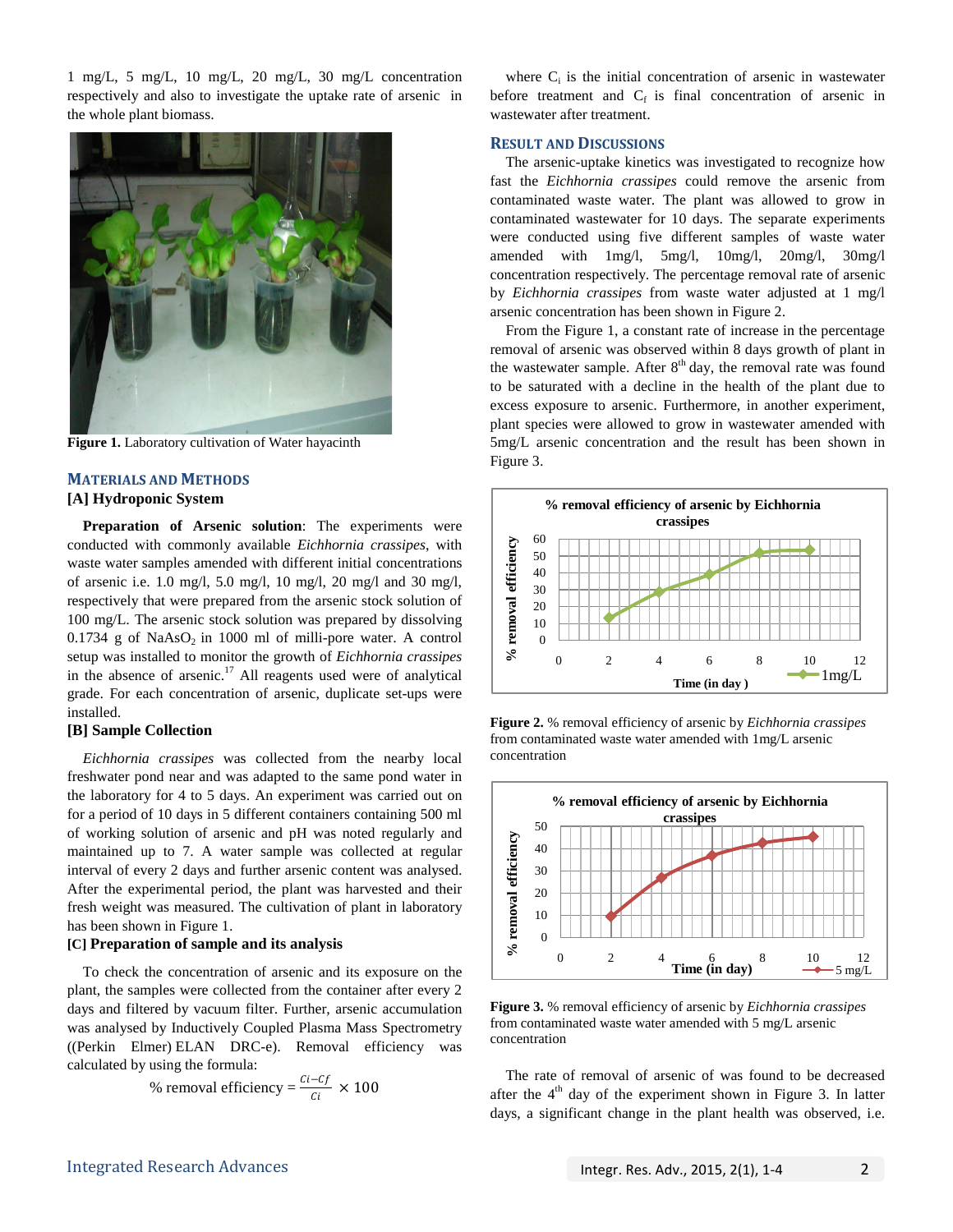leaf colour turns from greenish to brownish appearance. Further, the arsenic removal kinetics were investigated with wastewater amended with 10 mg/L, 20 mg/L and 30 mg/L and the results have been shown in Figure 4, 5 and 6, respectively.



**Figure 4.** % removal efficiency of arsenic by *Eichhornia crassipes* from contaminated waste water amended with 10 mg/L arsenic concentration



**Figure 5.** % removal efficiency of arsenic by *Eichhornia crassipes* from contaminated waste water amended with 20 mg/L arsenic concentration



**Figure 6.** %removal efficiency of arsenic by *Eichhornia crassipes* from contaminated waste water amended with 30 mg/L arsenic concentration

From the above Figure 4, 5 and 6, it can be observed that when the concentration was a further increase above the 10 mg/L to 20 mg/L and 30mg/L, the plant can't bear the arsenic exposure in these exposure ranges of concentration. The plant died after the exposure of arsenic in these ranges and removal efficiency was not significant. A comparative analysis of rate of arsenic removal by the plant species with respect to the wastewater samples amended with the five different concentrations of arsenic has been shown in Figure 8.



**Figure 7.** Variation of % removal efficiency by *Eichhornia crassipes* due to increment of initial arsenic concentration

From the above Figure 7, it can be clearly observed that the rate of arsenic removal decreased with increase in arsenic concentration in the wastewater. The plant species were found to be efficient in arsenic removal in the waste water amended with lower concentration of arsenic as shown in Figure 8.



**Figure 8.** Impact of arsenic stress on aquatic plant *Eichhornia crassipes*